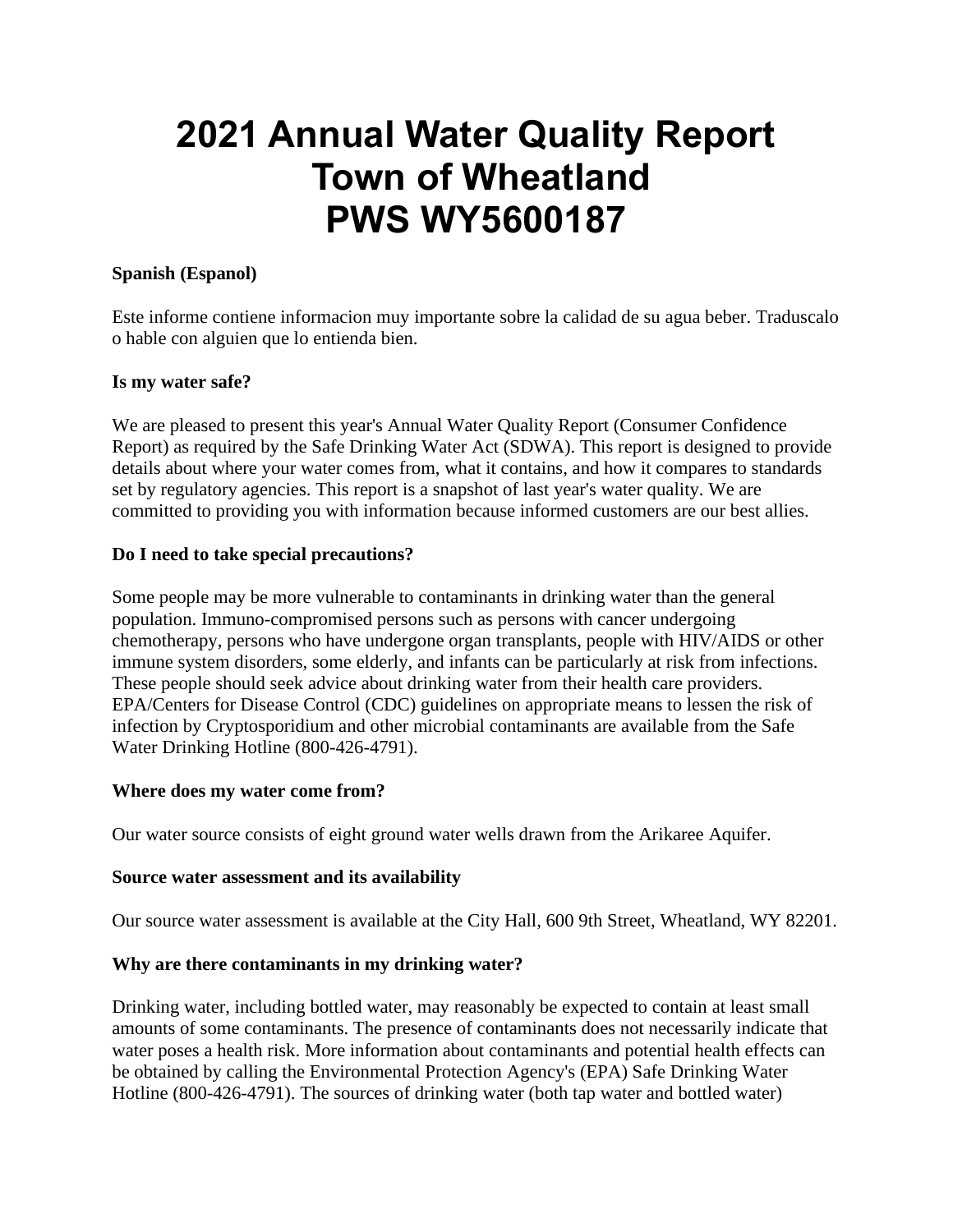include rivers, lakes, streams, ponds, reservoirs, springs, and wells. As water travels over the surface of the land or through the ground, it dissolves naturally occurring minerals and, in some cases, radioactive material, and can pick up substances resulting from the presence of animals or from human activity: microbial contaminants, such as viruses and bacteria, that may come from sewage treatment plants, septic systems, agricultural livestock operations, and wildlife; inorganic contaminants, such as salts and metals, which can be naturally occurring or result from urban stormwater runoff, industrial, or domestic wastewater discharges, oil and gas production, mining, or farming; pesticides and herbicides, which may come from a variety of sources such as agriculture, urban stormwater runoff, and residential uses; organic Chemical Contaminants, including synthetic and volatile organic chemicals, which are by-products of industrial processes and petroleum production, and can also come from gas stations, urban stormwater runoff, and septic systems; and radioactive contaminants, which can be naturally occurring or be the result of oil and gas production and mining activities. In order to ensure that tap water is safe to drink, EPA prescribes regulations that limit the amount of certain contaminants in water provided by public water systems. Food and Drug Administration (FDA) regulations establish limits for contaminants in bottled water which must provide the same protection for public health.

# **How can I get involved?**

If you want to learn more, please attend any of our regularly scheduled meetings. They are held on the second Monday of every month at 7:00 PM located at the Wheatland City Hall at 600 9th Street.

#### **Description of Water Treatment Process**

Your water is treated by disinfection. Disinfection involves the addition of chlorine or other disinfectant to kill dangerous bacteria and microorganisms that may be in the water. Disinfection is considered to be one of the major public health advances of the 20th century.

# **Water Conservation Tips**

Did you know that the average U.S. household uses approximately 400 gallons of water per day or 100 gallons per person per day? Luckily, there are many low-cost and no-cost ways to conserve water. Small changes can make a big difference - try one today and soon it will become second nature.

- Take short showers a 5-minute shower uses 4 to 5 gallons of water compared to up to 50 gallons for a bath.
- Shut off water while brushing your teeth, washing your hair and shaving and save up to 500 gallons a month.
- Use a water-efficient showerhead. They're inexpensive, easy to install, and can save you up to 750 gallons a month.
- Run your clothes washer and dishwasher only when they are full. You can save up to 1,000 gallons a month.
- Water plants only when necessary.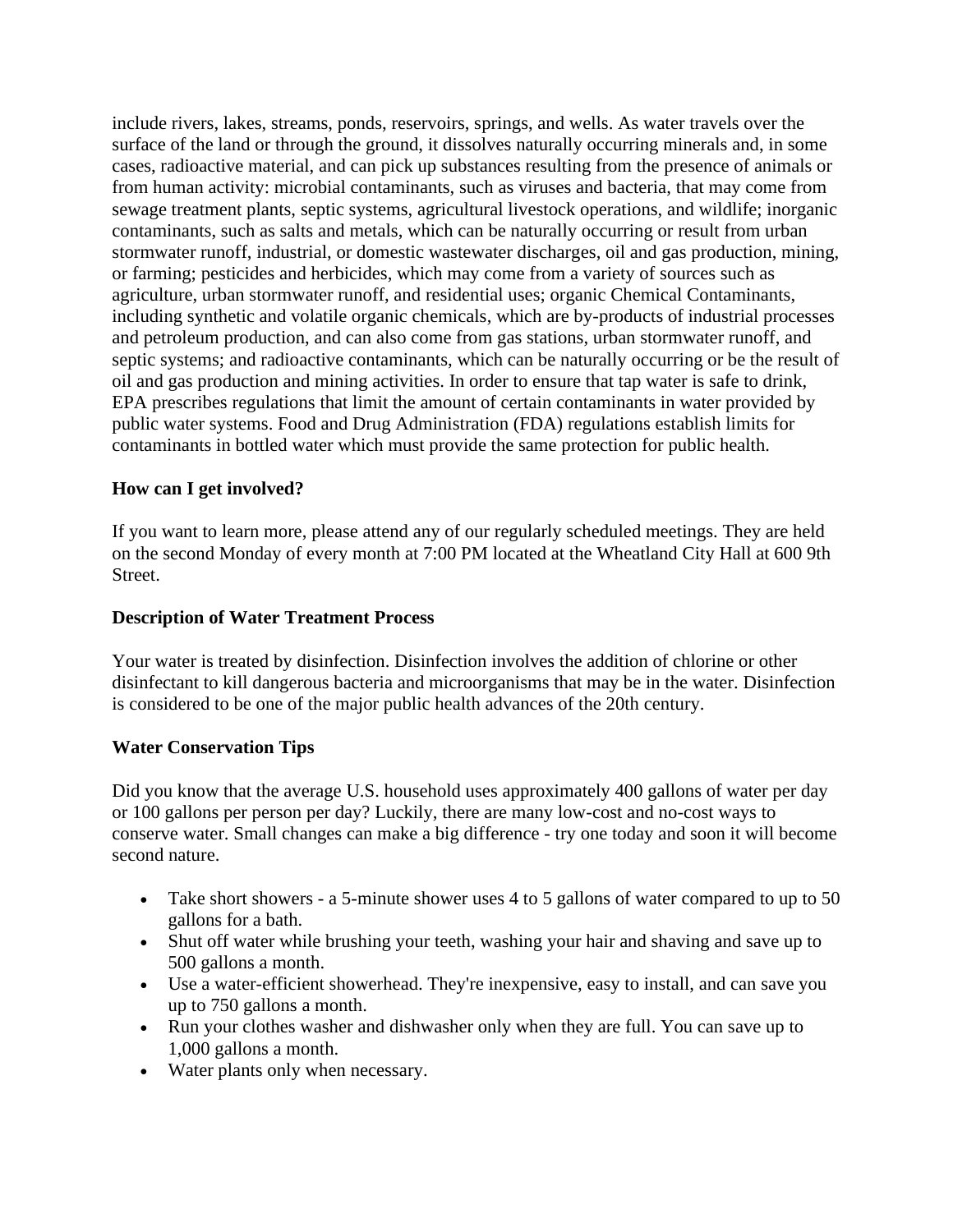- Fix leaky toilets and faucets. Faucet washers are inexpensive and take only a few minutes to replace. To check your toilet for a leak, place a few drops of food coloring in the tank and wait. If it seeps into the toilet bowl without flushing, you have a leak. Fixing it or replacing it with a new, more efficient model can save up to 1,000 gallons a month.
- Adjust sprinklers so only your lawn is watered. Apply water only as fast as the soil can absorb it and during the cooler parts of the day to reduce evaporation.
- Teach your kids about water conservation to ensure a future generation that uses water wisely. Make it a family effort to reduce next month's water bill!
- Visit [www.epa.gov/watersense](http://www.epa.gov/watersense) for more information.

# **Cross Connection Control Survey**

The purpose of this survey is to determine whether a cross-connection may exist at your home or business. A cross connection is an unprotected or improper connection to a public water distribution system that may cause contamination or pollution to enter the system. We are responsible for enforcing cross-connection control regulations and ensuring that no contaminants can, under any flow conditions, enter the distribution system. If you have any of the devices listed below, please contact us so that we can discuss the issue, and if needed, survey your connection and assist you in isolating it if that is necessary.

- Boiler/ Radiant heater (water heaters not included)
- Underground lawn sprinkler system
- Pool or hot tub (whirlpool tubs not included)
- Additional source(s) of water on the property
- Decorative pond
- Watering trough

# **Source Water Protection Tips**

Protection of drinking water is everyone's responsibility. You can help protect your community's drinking water source in several ways:

- Eliminate excess use of lawn and garden fertilizers and pesticides they contain hazardous chemicals that can reach your drinking water source.
- Pick up after your pets.
- If you have your own septic system, properly maintain your system to reduce leaching to water sources or consider connecting to a public water system.
- Dispose of chemicals properly; take used motor oil to a recycling center.
- Volunteer in your community. Find a watershed or wellhead protection organization in your community and volunteer to help. If there are no active groups, consider starting one. Use EPA's Adopt Your Watershed to locate groups in your community or visit the Watershed Information Network's How to Start a Watershed Team.
- Organize a storm drain stenciling project with your local government or water supplier. Stencil a message next to the street drain reminding people "Dump No Waste - Drains to River" or "Protect Your Water." Produce and distribute a flyer for households to remind residents that storm drains dump directly into your local water body.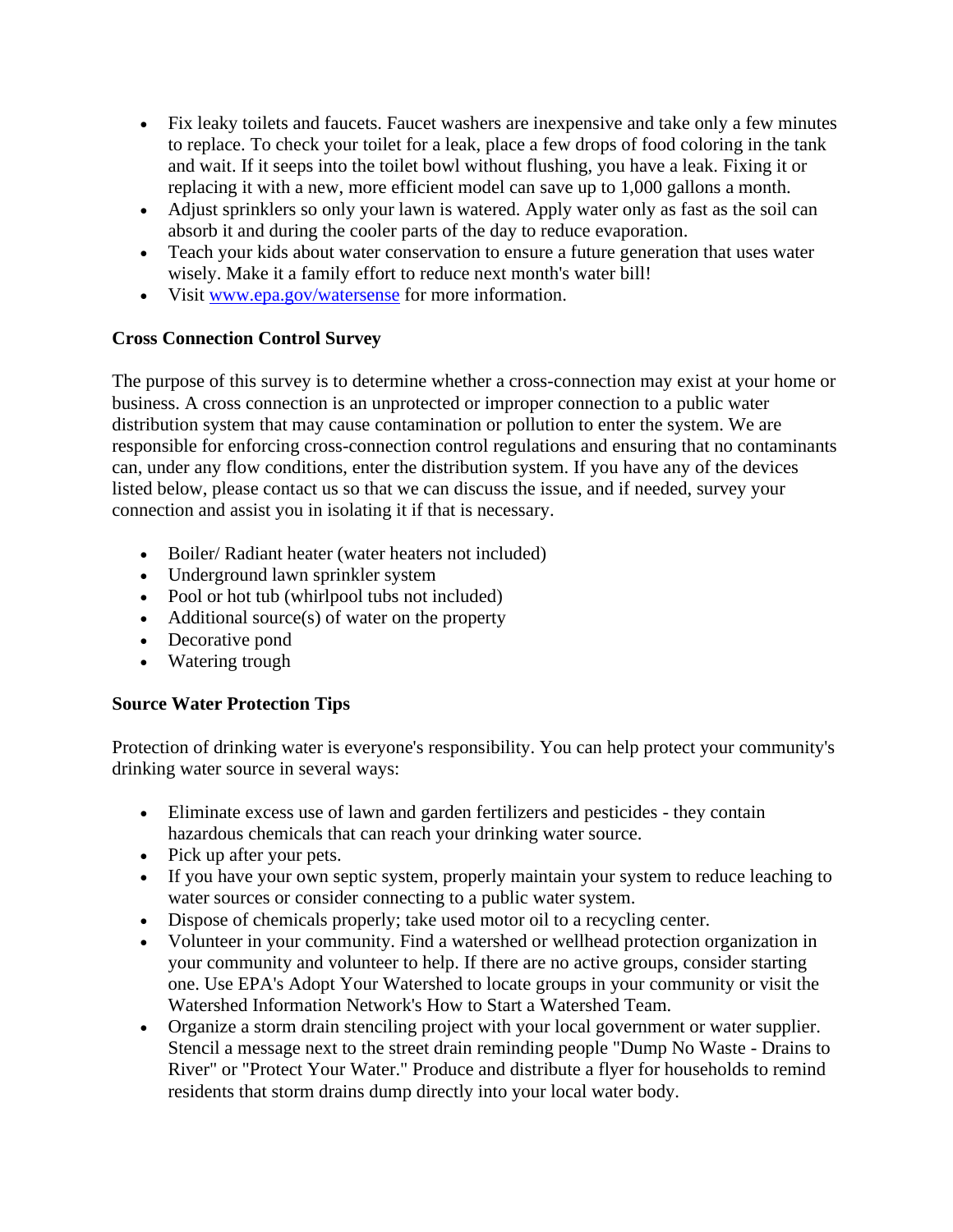#### **Monitoring and reporting of compliance data violations**

Failure to Monitor Revised Total Coliform Rule Violation Period: 12/01/21 to 12/31/21

We failed to monitor the contaminant during the period listed. Coliforms are bacteria that are naturally present in the environment and are used as an indicator that other, potentially harmful, waterborne pathogens may be present or that a potential pathway exists through which contamination may enter the drinking water distribution system. We were unable to monitor in December due to weather conditions, however we submitted samples in January, February, and March 2022, and they were absent of total coliform and E coli. A public notice was posted in December 2021.

Initial Tap Sampling

Lead & Copper Rule Violation Period: 07/01/2021 to 12/31/2021

Lead piping and lead solder are two of the most common sources of lead in domestic drinking water. The severity of the problem may depend on the age of your plumbing. Lead-containing material can often be spotted through a home inspecting; plumbers can also inspect your home for lead-containing materials.

We are required to sample at the taps of consumers every six months. We tested 40 samples in August 2021. One result for Lead was over the EPA's action level of 15 ppb. We tested again in March of 2022 with no sample over the EPA's MCL.

#### **Additional Information for Lead**

If present, elevated levels of lead can cause serious health problems, especially for pregnant women and young children. Lead in drinking water is primarily from materials and components associated with service lines and home plumbing. Town of Wheatland is responsible for providing high quality drinking water but cannot control the variety of materials used in plumbing components. When your water has been sitting for several hours, you can minimize the potential for lead exposure by flushing your tap for 30 seconds to 2 minutes before using water for drinking or cooking. If you are concerned about lead in your water, you may wish to have your water tested. Information on lead in drinking water, testing methods, and steps you can take to minimize exposure is available from the Safe Drinking Water Hotline or at http://www.epa.gov/safewater/lead.

#### **Additional Information for Arsenic**

While your drinking water meets EPA's standard for arsenic, it does contain low levels of arsenic. EPA's standard balances the current understanding of arsenic's possible health effects against the costs of removing arsenic from drinking water. EPA continues to research the health effects of low levels of arsenic which is a mineral known to cause cancer in humans at high concentrations and is linked to other health effects such as skin damage and circulatory problems.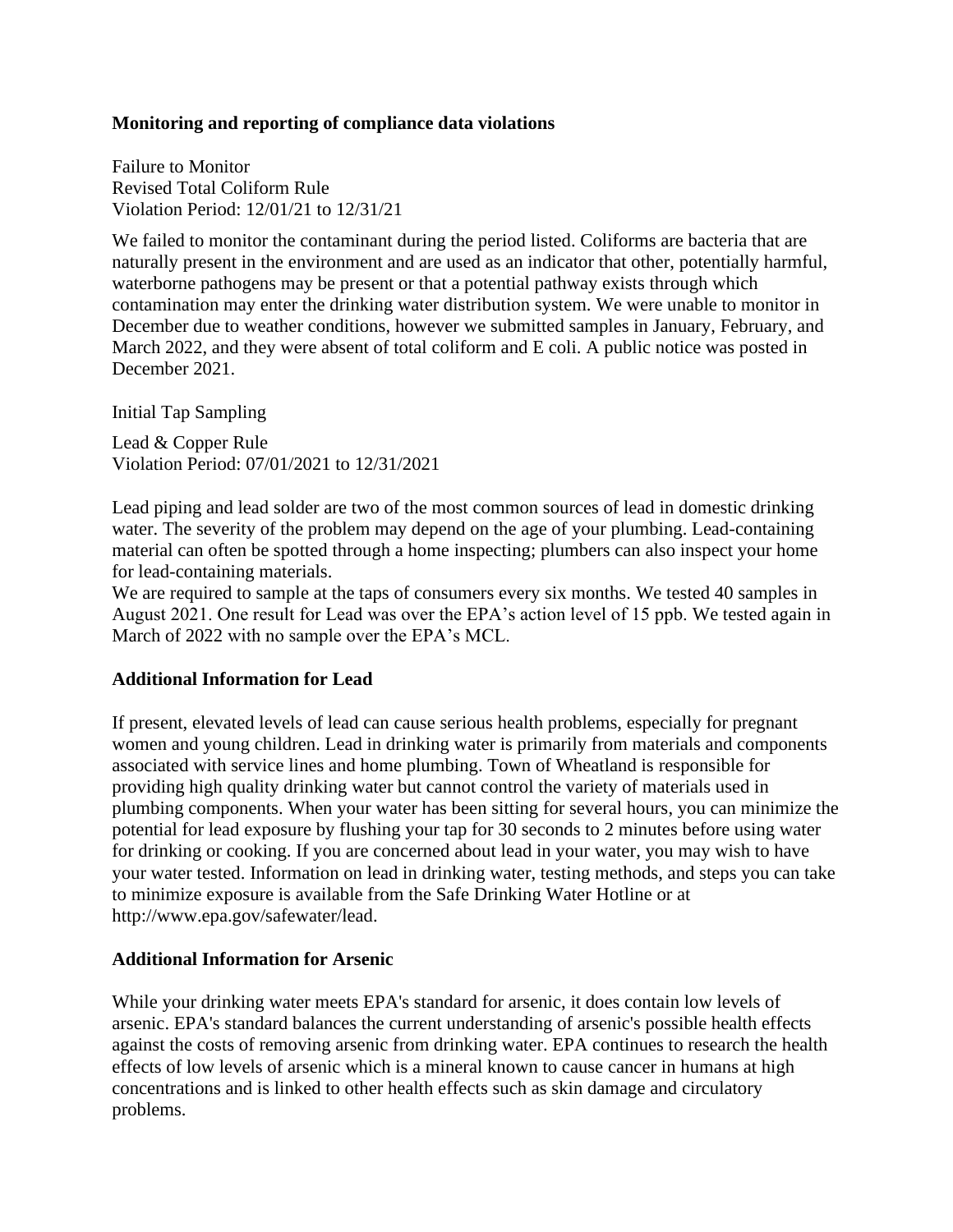# **Water Quality Data Table**

In order to ensure that tap water is safe to drink, EPA prescribes regulations which limit the amount of contaminants in water provided by public water systems. The table below lists all of the drinking water contaminants that we detected during the calendar year of this report. Although many more contaminants were tested, only those substances listed below were found in your water. All sources of drinking water contain some naturally occurring contaminants. At low levels, these substances are generally not harmful in our drinking water. Removing all contaminants would be extremely expensive, and in most cases, would not provide increased protection of public health. A few naturally occurring minerals may actually improve the taste of drinking water and have nutritional value at low levels. Unless otherwise noted, the data presented in this table is from testing done in the calendar year of the report. The EPA or the State requires us to monitor for certain contaminants less than once per year because the concentrations of these contaminants do not vary significantly from year to year, or the system is not considered vulnerable to this type of contamination. As such, some of our data, though representative, may be more than one year old. In this table you will find terms and abbreviations that might not be familiar to you. To help you better understand these terms, we have provided the definitions below the table.

|                                                     |                                 |                | <b>Detect</b>       |           | Range     |                              |                  |                                                                                                                                       |
|-----------------------------------------------------|---------------------------------|----------------|---------------------|-----------|-----------|------------------------------|------------------|---------------------------------------------------------------------------------------------------------------------------------------|
| <b>Contaminants</b>                                 | <b>MCLG</b><br>or<br>MRDLG MRDL | MCL,<br>TT, or | In<br>Your<br>Water |           | Low High  | <b>Sample</b><br><b>Date</b> | <b>Violation</b> | <b>Typical Source</b>                                                                                                                 |
| <b>Disinfectants &amp; Disinfection By-Products</b> |                                 |                |                     |           |           |                              |                  |                                                                                                                                       |
|                                                     |                                 |                |                     |           |           |                              |                  | (There is convincing evidence that addition of a disinfectant is necessary for control of microbial contaminants)                     |
| Chlorine (as C12)<br>(ppm)                          | 4                               | $\overline{4}$ | 1                   | 1         | 1         | 2021                         | No               | Water additive used to control<br>microbes                                                                                            |
| Haloacetic Acids<br>$(HAA5)$ (ppb)                  | <b>NA</b>                       | 60             | 3.2                 | <b>NA</b> | <b>NA</b> | 2021                         | N <sub>o</sub>   | By-product of drinking water<br>chlorination                                                                                          |
| <b>TTHMs</b> [Total<br>Trihalomethanes]<br>(ppb)    | NA                              | 80             | 11                  | <b>ND</b> | 11        | 2021                         | N <sub>0</sub>   | By-product of drinking water<br>disinfection                                                                                          |
|                                                     | <b>Inorganic Contaminants</b>   |                |                     |           |           |                              |                  |                                                                                                                                       |
| Fluoride (ppm)                                      | 4                               | 4              | 0.5                 | 0.4       | 0.5       | 2021                         | N <sub>0</sub>   | Erosion of natural deposits;<br>Water additive which promotes<br>strong teeth; Discharge from<br>fertilizer and aluminum<br>factories |
| Nitrate [measured as<br>Nitrogen] (ppm)             | 10                              | 10             | 5                   | 2.49      | 5         | 2021                         | N <sub>o</sub>   | Runoff from fertilizer use;<br>Leaching from septic tanks,<br>sewage; Erosion of natural<br>deposits                                  |
| Selenium (ppb)                                      | 50                              | 50             | 9                   | 6         | 9         | 2021                         | N <sub>o</sub>   | Discharge from petroleum and<br>metal refineries; Erosion of<br>natural deposits; Discharge<br>from mines                             |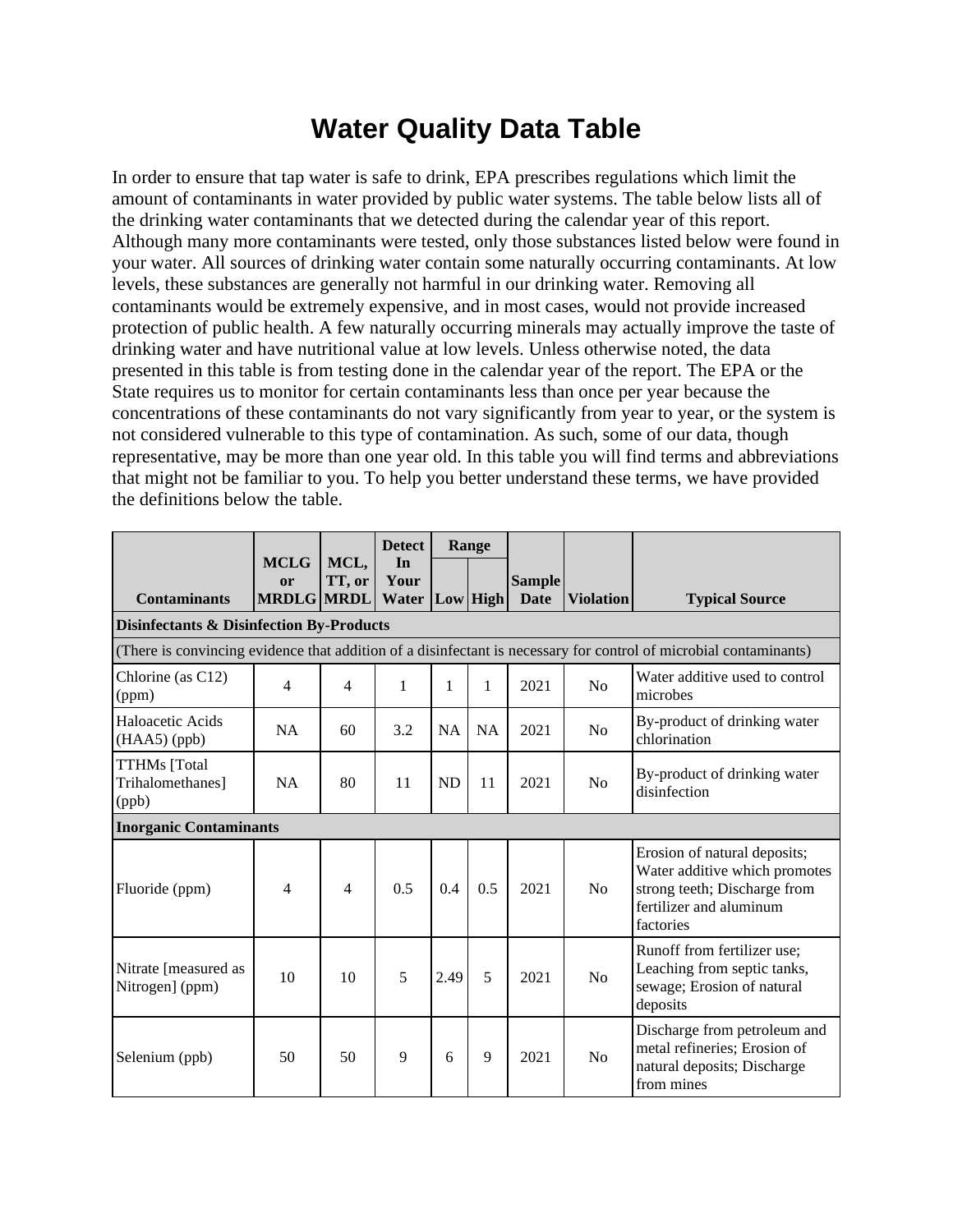|                                                 |                                        |  |                | <b>Detect</b>       |                            | Range |                                     |                      |                                                                            |
|-------------------------------------------------|----------------------------------------|--|----------------|---------------------|----------------------------|-------|-------------------------------------|----------------------|----------------------------------------------------------------------------|
| <b>Contaminants</b>                             | <b>MCLG</b><br>or<br><b>MRDLG MRDL</b> |  | MCL,<br>TT, or | In<br>Your<br>Water | Low High                   |       | <b>Sample</b><br><b>Date</b>        | <b>Violation</b>     | <b>Typical Source</b>                                                      |
| Sodium (optional)<br>(ppm)                      | <b>NA</b>                              |  |                | 54.9                | 33.8                       | 54.9  | 2021                                | No                   | Erosion of natural deposits;<br>Leaching                                   |
| <b>Radioactive Contaminants</b>                 |                                        |  |                |                     |                            |       |                                     |                      |                                                                            |
| Alpha emitters<br>(pCi/L)                       | $\Omega$                               |  | 15             | 7.7                 | <b>ND</b>                  | 7.7   | 2019                                | N <sub>0</sub>       | Erosion of natural deposits                                                |
| Radium (combined<br>226/228) (pCi/L)            | $\theta$                               |  | 5              | 2.6                 | <b>ND</b>                  | 2.6   | 2019                                | N <sub>0</sub>       | Erosion of natural deposits                                                |
| Uranium (ug/L)                                  | $\Omega$                               |  | 30             | 29.6                | 26                         | 29.6  | 2019                                | N <sub>0</sub>       | Erosion of natural deposits                                                |
| <b>Contaminants</b>                             |                                        |  |                | MCLG AL Water       | Your Sample<br><b>Date</b> |       | # Samples<br><b>Exceeding</b><br>AL | <b>Exceeds</b><br>AL | <b>Typical Source</b>                                                      |
| <b>Inorganic Contaminants</b>                   |                                        |  |                |                     |                            |       |                                     |                      |                                                                            |
| Copper - action level at<br>consumer taps (ppm) | 1.3                                    |  | 1.3            | 0.28                | 2021                       |       | $\theta$                            | N <sub>o</sub>       | Corrosion of household<br>plumbing systems; Erosion of<br>natural deposits |
| Lead - action level at<br>consumer taps (ppb)   | $\theta$                               |  | 15             | $\mathfrak{D}$      | 2021                       |       | 1                                   | N <sub>0</sub>       | Corrosion of household<br>plumbing systems; Erosion of<br>natural deposits |

| <b>Unit Descriptions</b> |                                                                     |  |  |  |  |
|--------------------------|---------------------------------------------------------------------|--|--|--|--|
| <b>Term</b>              | <b>Definition</b>                                                   |  |  |  |  |
| $\text{ug/L}$            | $\mu$ g/L : Number of micrograms of substance in one liter of water |  |  |  |  |
| ppm                      | ppm: parts per million, or milligrams per liter $(mg/L)$            |  |  |  |  |
| ppb                      | ppb: parts per billion, or micrograms per liter (µg/L)              |  |  |  |  |
| pCi/L                    | pCi/L: picocuries per liter (a measure of radioactivity)            |  |  |  |  |
| <b>NA</b>                | NA: not applicable                                                  |  |  |  |  |
| ND                       | ND: Not detected                                                    |  |  |  |  |
| <b>NR</b>                | NR: Monitoring not required but recommended.                        |  |  |  |  |

| <b>Important Drinking Water Definitions</b> |                                                                                                                                                                                                           |  |  |  |
|---------------------------------------------|-----------------------------------------------------------------------------------------------------------------------------------------------------------------------------------------------------------|--|--|--|
| <b>Term</b>                                 | <b>Definition</b>                                                                                                                                                                                         |  |  |  |
| <b>MCLG</b>                                 | MCLG: Maximum Contaminant Level Goal: The level of a contaminant in drinking water below<br>which there is no known or expected risk to health. MCLGs allow for a margin of safety.                       |  |  |  |
| <b>MCL</b>                                  | MCL: Maximum Contaminant Level: The highest level of a contaminant that is allowed in<br>drinking water. MCLs are set as close to the MCLGs as feasible using the best available<br>treatment technology. |  |  |  |
| <b>TT</b>                                   | TT: Treatment Technique: A required process intended to reduce the level of a contaminant in<br>drinking water.                                                                                           |  |  |  |
| AL                                          | AL: Action Level: The concentration of a contaminant which, if exceeded, triggers treatment or<br>other requirements which a water system must follow.                                                    |  |  |  |